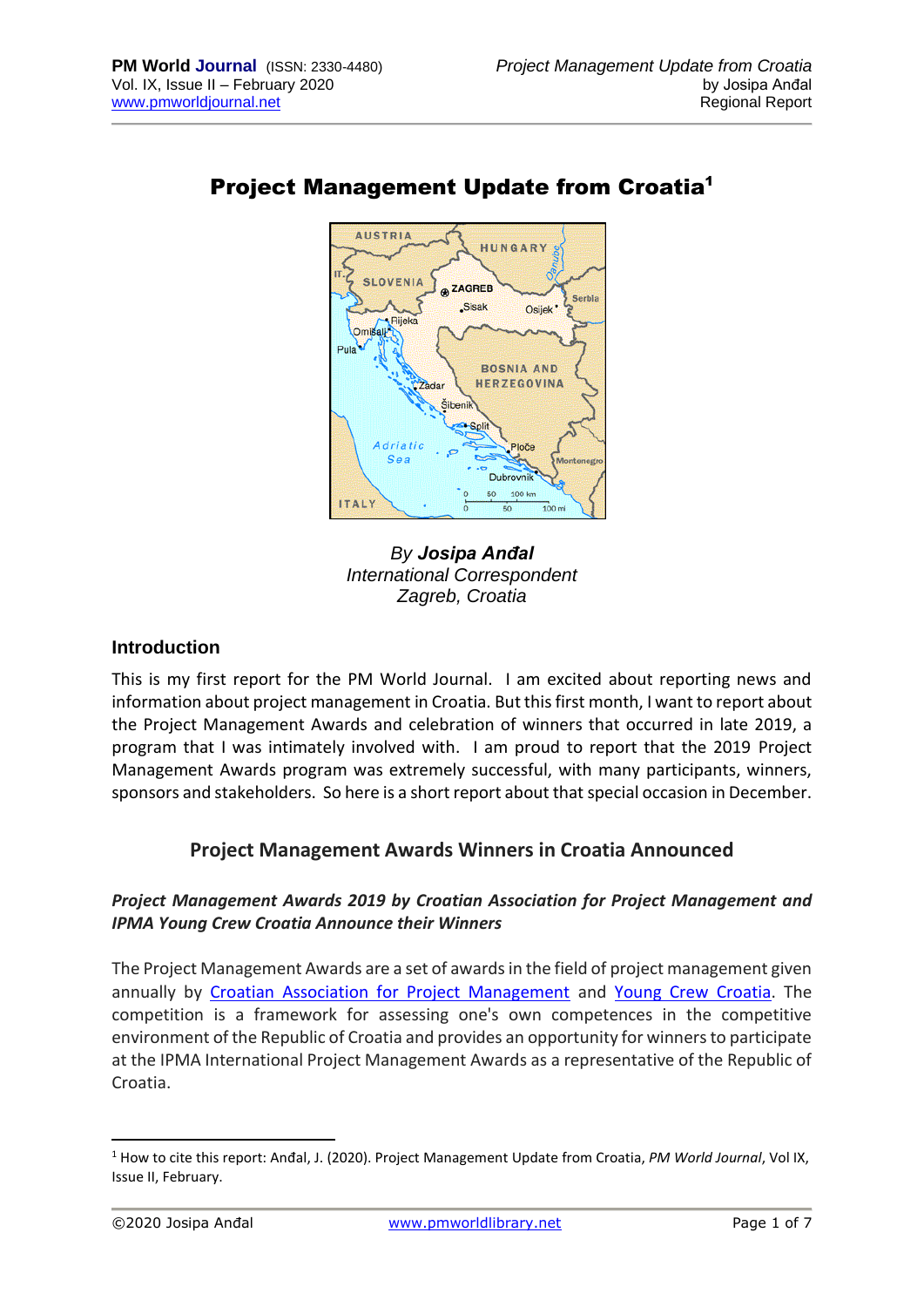The prizes are awarded in three different categories:

- − Best young project manager
- − Best project by young project manager
- − Best young researcher in the field of project management

**Young Crew Croatia (YCC)** is a part of IPMA [Young Crew,](https://www.ipma.world/ipma-young-crew/) the global network for young professionals enthusiastic about project management. It is a platform for young project management professionals and students up to the age of 35 and it is a key component of IPMA's growth and development of the leaders of tomorrow. Young Crew is a part of [International Project Management Association \(IPMA\).](https://www.ipma.world/)

The PM Awards got a golden makeover in 2019 for the 5th anniversary. End of the year is always a good time to look back and Esplanade Zagreb Hotel was a perfect venue for the Gala Dinner that took place on December 17, 2019.

The Jury Committee (Andreja Batnožić, Hrvoje Prpić, Darija Ivandić Vidović, Prof. Davor Filipović, PhD and Boris Kunštek) decided on the winners and they were announced as follows:

#### *Best Young Researcher*

1st place – **[Dorotea Markasović](https://www.linkedin.com/in/ACoAABQipSgBFgkobQTe76FLfqvoaDGSIx6SP4Y/)** – Standards for project management and their application in the Republic of Croatia

2nd place – **[Karlo Mraz](https://www.linkedin.com/in/ACoAABYEHDgB3Npp-jWXKS71DgrIzP2miv1rTWg/)** – Maturity Assessment of Planning and Monitoring Construction Projects in the USA

#### *Best Project by Young Project Manager*

1st place – **[Juraj Hrvoje Krašković](https://www.linkedin.com/in/ACoAABYhQKABzxL7V4OlKfw9o8eZB-RhapqwbGk/)** – Reboot InfoGamer 2018 powered by A1

2nd place – **[Martina Radanović](https://www.linkedin.com/in/ACoAABKqjdcBzEdhG7cY6ijKJRi10KxDSPxaAsc/)** – Good Game 2018 powered by A1

3rd place – **[Igor Bergam](https://www.linkedin.com/in/ACoAAC4VjLsBRST4VZwagPxJBgY85jMJuPQO55A/)** – Music festival Regius

4th place – **[Luka Filipan](https://www.linkedin.com/in/ACoAABTAfI8Bp-32zVXDOINJ3R5nDq0rzrYq6pA/)** – Moj A1

#### *Best Young Project Manager*

1st place – **[Luka Filipan](https://www.linkedin.com/in/ACoAABTAfI8Bp-32zVXDOINJ3R5nDq0rzrYq6pA/)** – Moj A1

2nd place **Juraj Hrvoj[e Krašković](https://www.linkedin.com/in/ACoAABYhQKABzxL7V4OlKfw9o8eZB-RhapqwbGk/)** – Reboot InfoGamer 2018 powered by A1

3rd place **[Ivana Mikolić](https://www.linkedin.com/in/ACoAAAr-63IBjOn8AWoNzLwoAx2uRGakdO4JKjU/)** – International interdisciplinary field workshop of maritime robotics and applications "Breaking the Surface"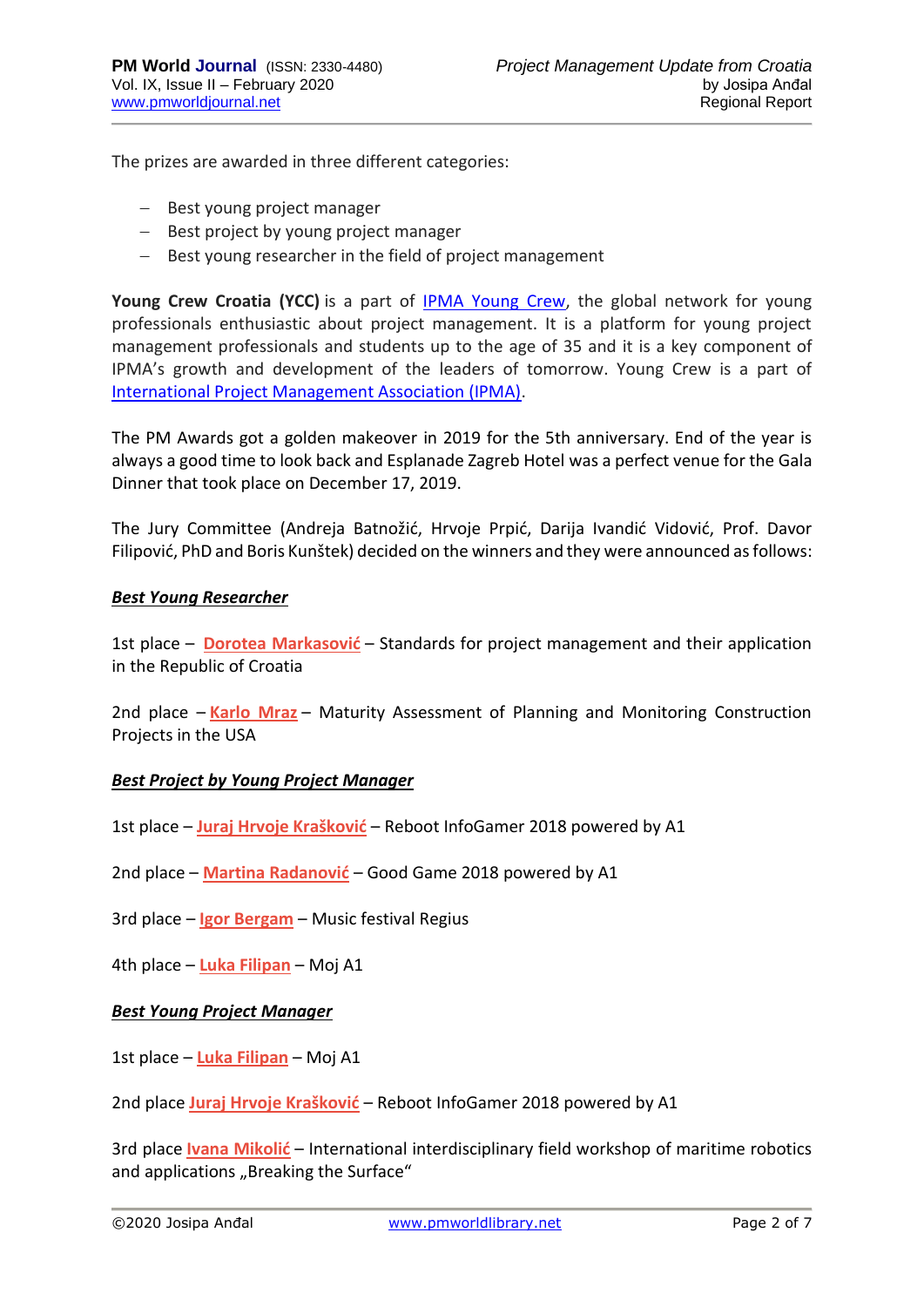

**Photo 1: Finalists (from left to right) Luka Filipan, Dorotea Markasović, Karlo Mraz, Martina Radanović, Ivana Mikolić, Igor Bergam and Juraj Hrvoje Krašković**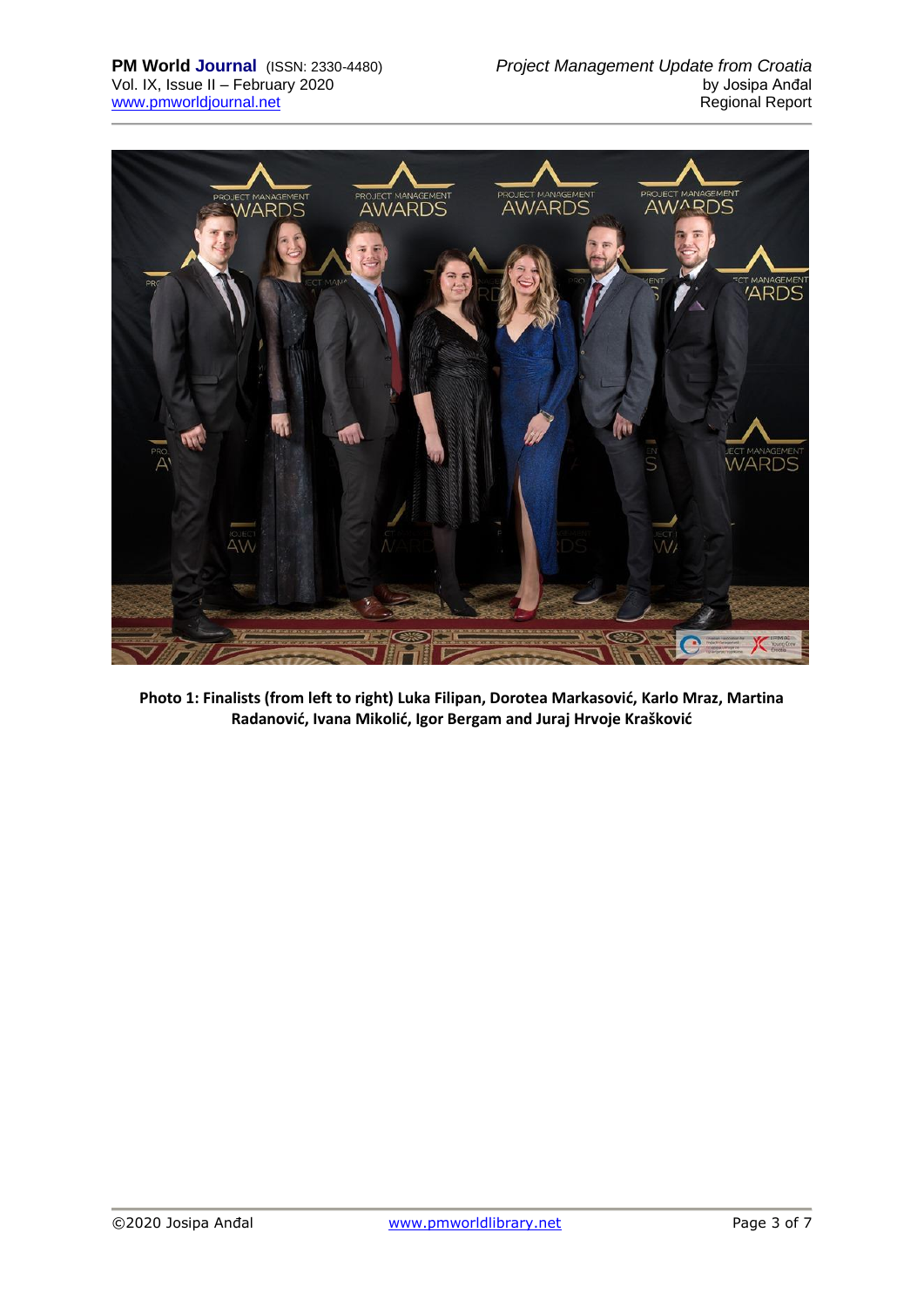

**Photo 2: From left, Luka Filipan (Best Young PM) with Gholamreza Safakish (IPMA Vice President for Young Crew) and Juraj Hrvoje Krašković (Best Project by Young PM) with Tena Obradović (Young Crew Croatia President)**



**Photo 3: From left Dorotea Markasović (Best Young Researcher) with Josipa Anđal (YC Croatia Management Board and international YC Management Board) and Associate Professor Davor Filipović, PhD (Faculty of Economics and Business, University of Zagreb)**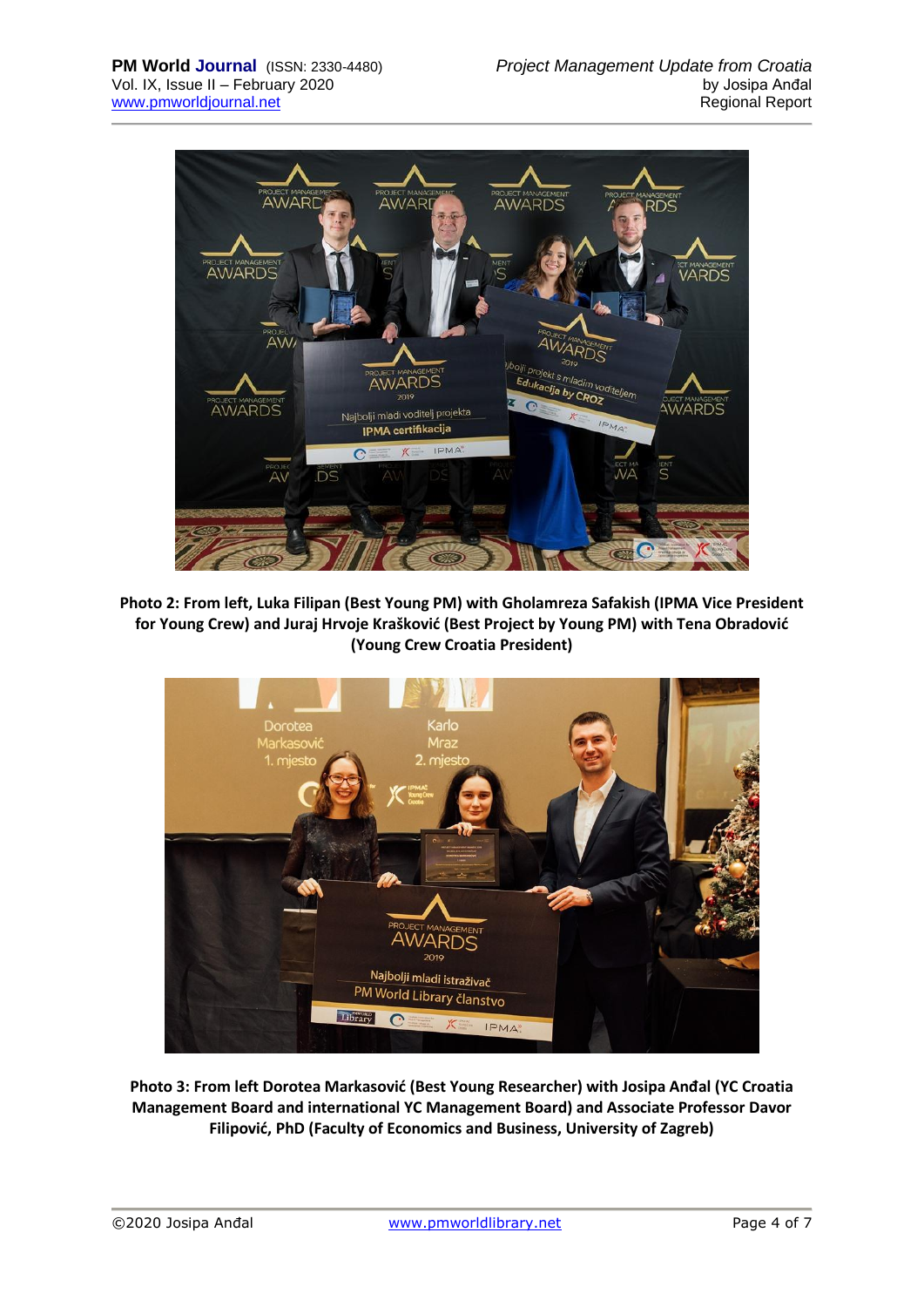The Organizing team thank their sponsors [\(Winery Bodren,](https://bodren.hr/?lang=en) [Croatian Perfume House,](https://www.croatianperfumehouse.eu.hr/en/) [PM](https://pmworldlibrary.net/)  [World Library,](https://pmworldlibrary.net/) [CROZ](https://croz.net/), Ivana Jurić design and Bolt) and partners ([Esplanade Zagreb Hotel\)](https://www.esplanade.hr/).

## **Award winning research by Dorotea Markasović**

*Dorotea Markasović* has a Master's degree in Civil Engineering, and is currently a student of graduate university programme, department of Management, at Faculty of Economics in Osijek. In April 2019 she won, with her team, 3<sup>rd</sup> place in Croatia at PM Championship, organized by IPMA Young Crew Croatia. She worked as a student group leader in project Academy of Regional Development and EU Funds in period 2014 – 2018. She was a speaker at first TEDxYouth@Zagreb conference held in Zagreb, Croatia. She is an author or co-author of 10 scientific and professional papers.

### *Standards for project management and their application in the Republic of Croatia - abstract*

The standards of project management are analysed. The legislative and normative frameworks of project management and their applications in the Republic of Croatia are shown. The difference between the process approach and the competence approach of project management is also delineated. Other types of approaches of project management, whose application has been growing in recent years, are also reviewed. An overview of international standards of project management is given and the practical section of the thesis shows their applications in the building projects project management in the Republic of Croatia. Project Management is also a course that is held within the study program for construction engineers; therefore, the learning outcomes of all courses in the Republic of Croatia that deal with project management in construction subjects have been filtered so as to, as a result, get n ( $5 \le n \le 8$ ) learning outcomes fit to be outcomes for all educational institutions – that is, all programmes that educate construction engineers. Such allencompassing learning outcomes must be in line with all standards, as well as in line with the Croatian Qualifications Framework (cro. Hrvatski kvalifikacijski okvir, HKO).

The analysis of these learning outcomes shows that they are grouped around the "concrete" competences (for example, planning and supervision, strategies, management, structures, processes), mostly due to the ability to check the students' knowledge of them easier. It has been noted that the amount of learning outcomes related to soft skills is smaller. Finally, the thesis suggests unified, summarized learning outcomes. The main change can be seen in an outcome "The student should give an answer and be able to propose a feasible solution when it comes to 'What if' situations." because such learning outcome should motivate students to think about possible situations and create solution. Scientific contribution can also be seen in contribution to the community. For example, academic community has benefits for teaching project management.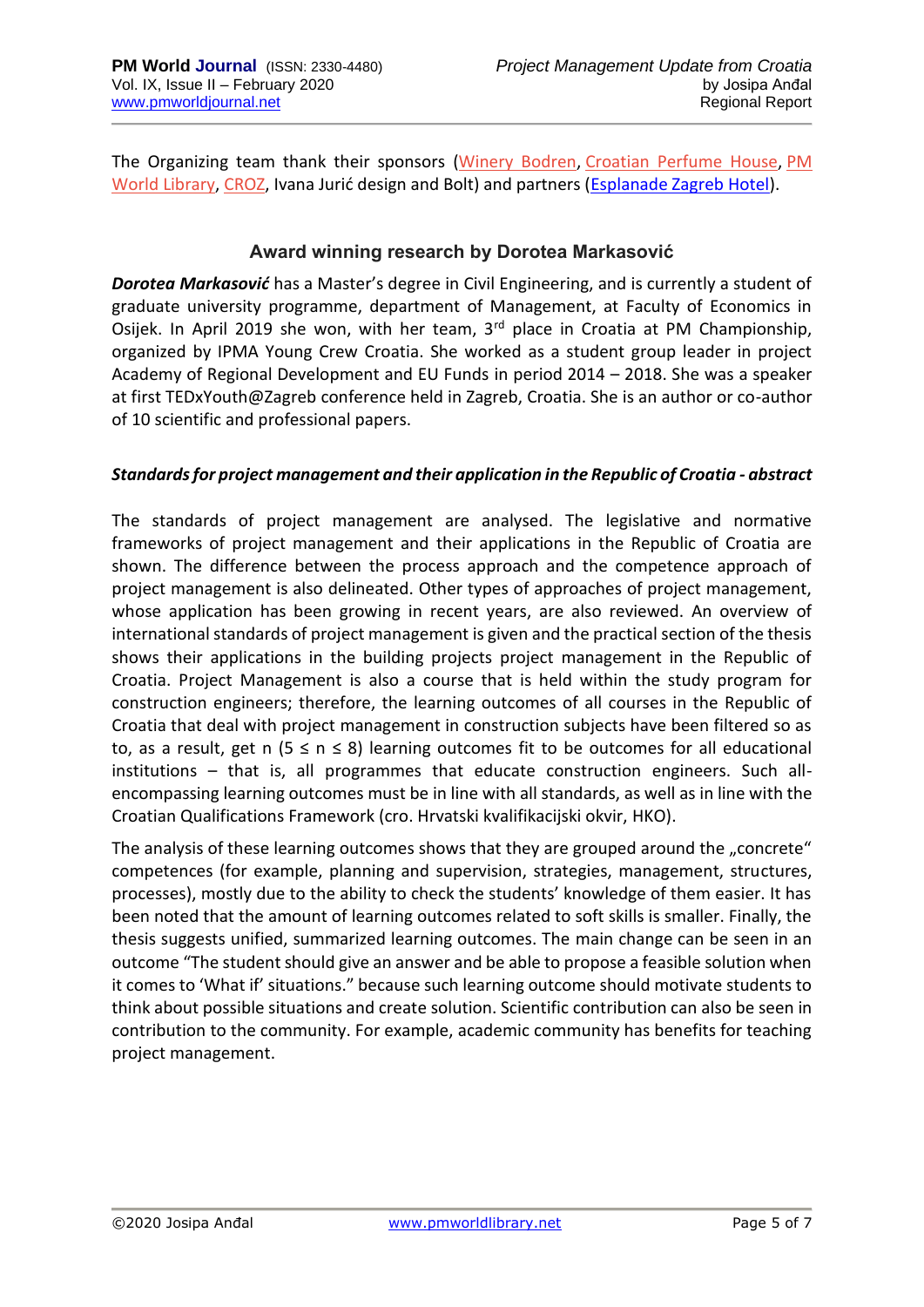

**Photo 4: The Emerald Ballroom, Esplanade Zagreb Hotel Was the Perfect Venue for the Gala Awards Dinner & Celebration**